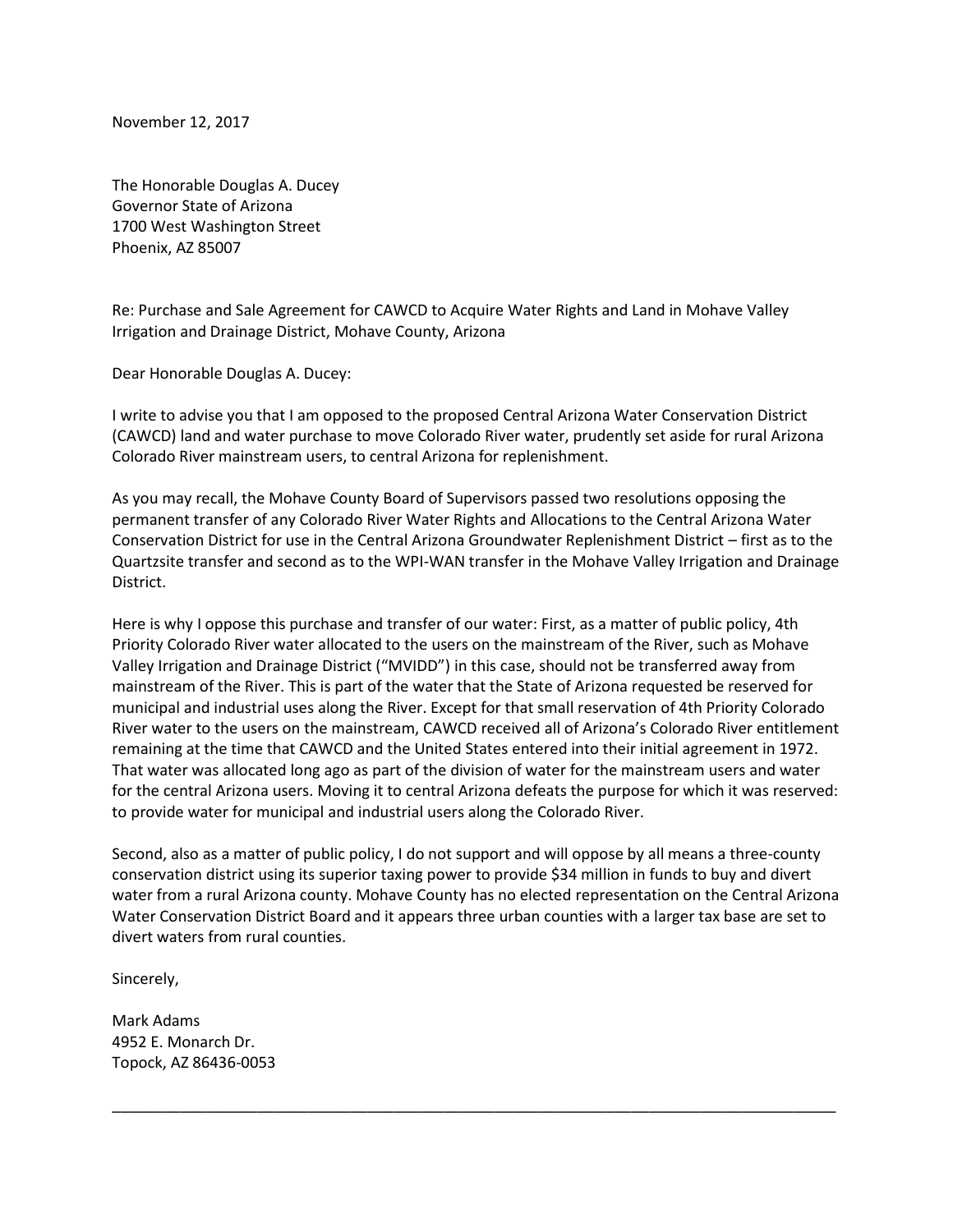## Governor Ducey,

The water grab in Mohave County is not acceptable. We want to keep the water for ourselves for future growth. Buying up farmland by outsiders not living in the community to get the acre feet of water is tantamount to thievery. And if you let it happen we will elect someone who won't let it happen next time around.

Craig Vallon 1817 Riverside Drive Bullhead City, AZ 86442

Dear Governor Ducey,

As a 50 year resident of Bullhead City, AZ I wish to alert you to the fact that my family and I (voters Rep.) wish for you to know that we are very much against the land and water grab going on in Mohave County and want to keep OUR WATER. it belongs to us and we need it for our future development. Please do not let these thieving pirates obtain our most precious resource right out from under our noses. Regards,

\_\_\_\_\_\_\_\_\_\_\_\_\_\_\_\_\_\_\_\_\_\_\_\_\_\_\_\_\_\_\_\_\_\_\_\_\_\_\_\_\_\_\_\_\_\_\_\_\_\_\_\_\_\_\_\_\_\_\_\_\_\_\_\_\_\_\_\_\_\_\_\_\_\_\_\_\_\_\_\_\_\_\_\_\_

Denise Rene' Atwater-Vallon 1817 Riverside Drive Bullhead City, AZ 86442

Just because we live in rural Arizona we are not any less important than the metropolitan area. It's the desert we will always need our water, for future growth as well as the landmass farms, we like our farm areas, that is part of what brought us to the area, now you want to take our water & farm areas away? It should be a vote from the people here not big government!!! Carolyn Boen 10060 S. Rincon Drive Mohave Valley, AZ 86440

\_\_\_\_\_\_\_\_\_\_\_\_\_\_\_\_\_\_\_\_\_\_\_\_\_\_\_\_\_\_\_\_\_\_\_\_\_\_\_\_\_\_\_\_\_\_\_\_\_\_\_\_\_\_\_\_\_\_\_\_\_\_\_\_\_\_\_\_\_\_\_\_\_\_\_\_\_\_\_\_\_\_\_\_\_

Please disallow any water rights to leave Mohave Valley and be diverted. Central Arizona Project is buying up farmland and with it water rights. Our water needs to stay here. We barely have enough as it is. We don't want our communities to turn into the Owens Valley in California. Thank you, Teresa Brown 663 E. Gordon Drive Mohave Valley, AZ 86440

\_\_\_\_\_\_\_\_\_\_\_\_\_\_\_\_\_\_\_\_\_\_\_\_\_\_\_\_\_\_\_\_\_\_\_\_\_\_\_\_\_\_\_\_\_\_\_\_\_\_\_\_\_\_\_\_\_\_\_\_\_\_\_\_\_\_\_\_\_\_\_\_\_\_\_\_\_\_\_\_\_\_\_\_\_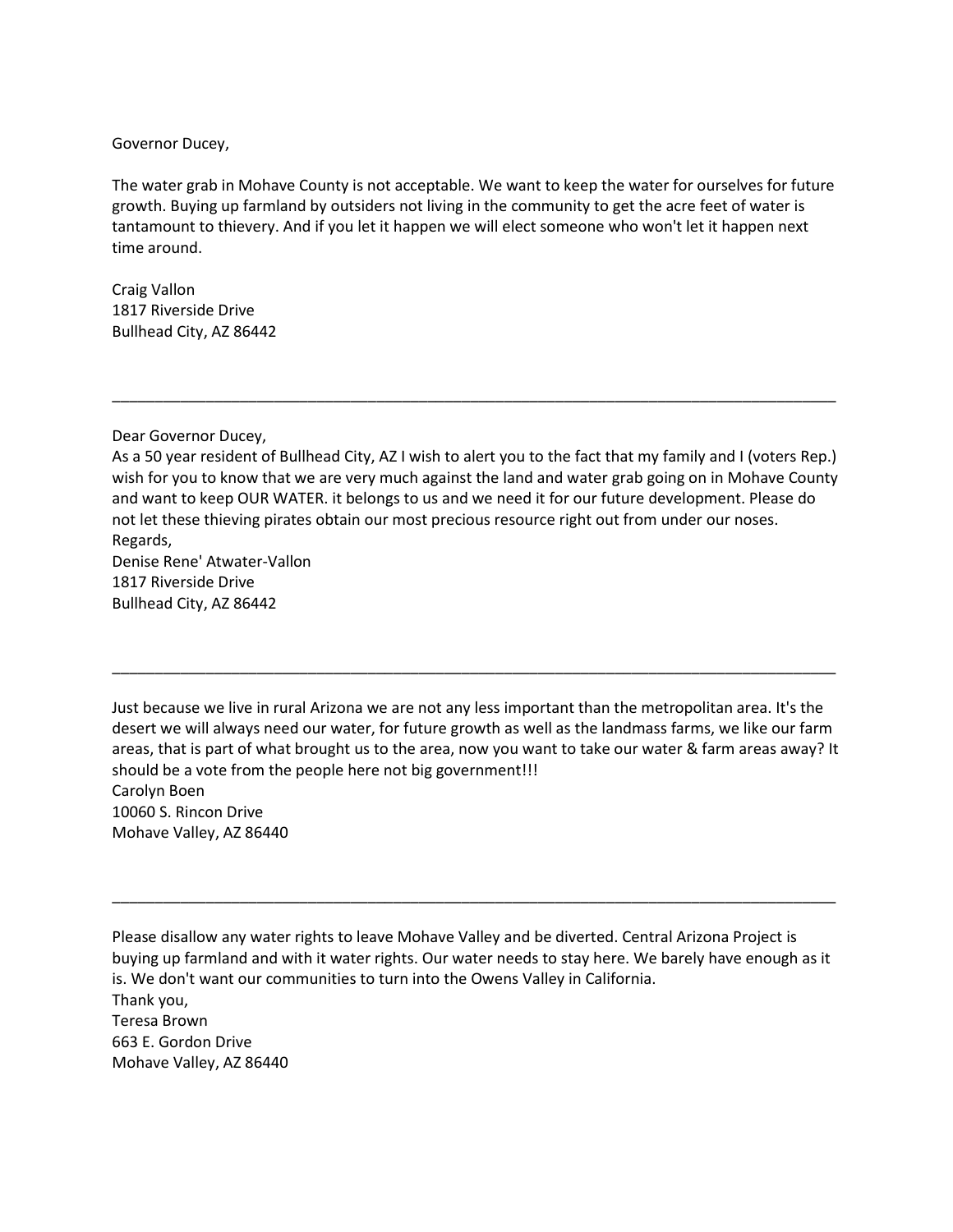## November 7, 2017

Re: Purchase and Sale Agreement for CAWCD to Acquire Water Rights and Land in Mohave Valley Irrigation and Drainage District, Mohave County, Arizona

\_\_\_\_\_\_\_\_\_\_\_\_\_\_\_\_\_\_\_\_\_\_\_\_\_\_\_\_\_\_\_\_\_\_\_\_\_\_\_\_\_\_\_\_\_\_\_\_\_\_\_\_\_\_\_\_\_\_\_\_\_\_\_\_\_\_\_\_\_\_\_\_\_\_\_\_\_\_\_\_\_\_\_\_\_

## Dear Doug:

I write to advise you that I am opposed to the proposed Central Arizona Water Conservation District (CAWCD) land and water purchase to move Colorado River water, prudently set aside for rural Arizona Colorado River mainstream users, to central Arizona for replenishment.

As you may recall, the Mohave County Board of Supervisors passed two resolutions opposing the permanent transfer of any Colorado River Water Rights and Allocations to the Central Arizona Water Conservation District for use in the Central Arizona Groundwater Replenishment District – first as to the Quartzsite transfer and second as to the WPI-WAN transfer in the Mohave Valley Irrigation and Drainage District.

Here is why I oppose this purchase and transfer of our water: First, as a matter of public policy, 4th Priority Colorado River water allocated to the users on the mainstream of the River, such as Mohave Valley Irrigation and Drainage District ("MVIDD") in this case, should not be transferred away from mainstream of the River. This is part of the water that the State of Arizona requested be reserved for municipal and industrial uses along the River. Except for that small reservation of 4th Priority Colorado River water to the users on the mainstream, CAWCD received all of Arizona's Colorado River entitlement remaining at the time that CAWCD and the United States entered into their initial agreement in 1972. That water was allocated long ago as part of the division of water for the mainstream users and water for the central Arizona users. Moving it to central Arizona defeats the purpose for which it was reserved: to provide water for municipal and industrial users along the Colorado River.

Second, also as a matter of public policy, I do not support and will oppose by all means a three-county conservation district using its superior taxing power to provide \$34 million in funds to buy and divert water from a rural Arizona county. Mohave County has no elected representation on the Central Arizona Water Conservation District Board, and it appears three urban counties with a larger tax base are set to divert waters from rural counties. Sincerely, Chad Cane

\_\_\_\_\_\_\_\_\_\_\_\_\_\_\_\_\_\_\_\_\_\_\_\_\_\_\_\_\_\_\_\_\_\_\_\_\_\_\_\_\_\_\_\_\_\_\_\_\_\_\_\_\_\_\_\_\_\_\_\_\_\_\_\_\_\_\_\_\_\_\_\_\_\_\_\_\_\_\_\_\_\_\_\_\_

cc: CAWCD Board of Directors

Mohave county should not allow water be transferred from the Colorado River at any time. The river is our tourist interest for people to come fish and have fun. Thank you Carole Canonge 1769 Sea Creek Drive Bullhead City, AZ 86442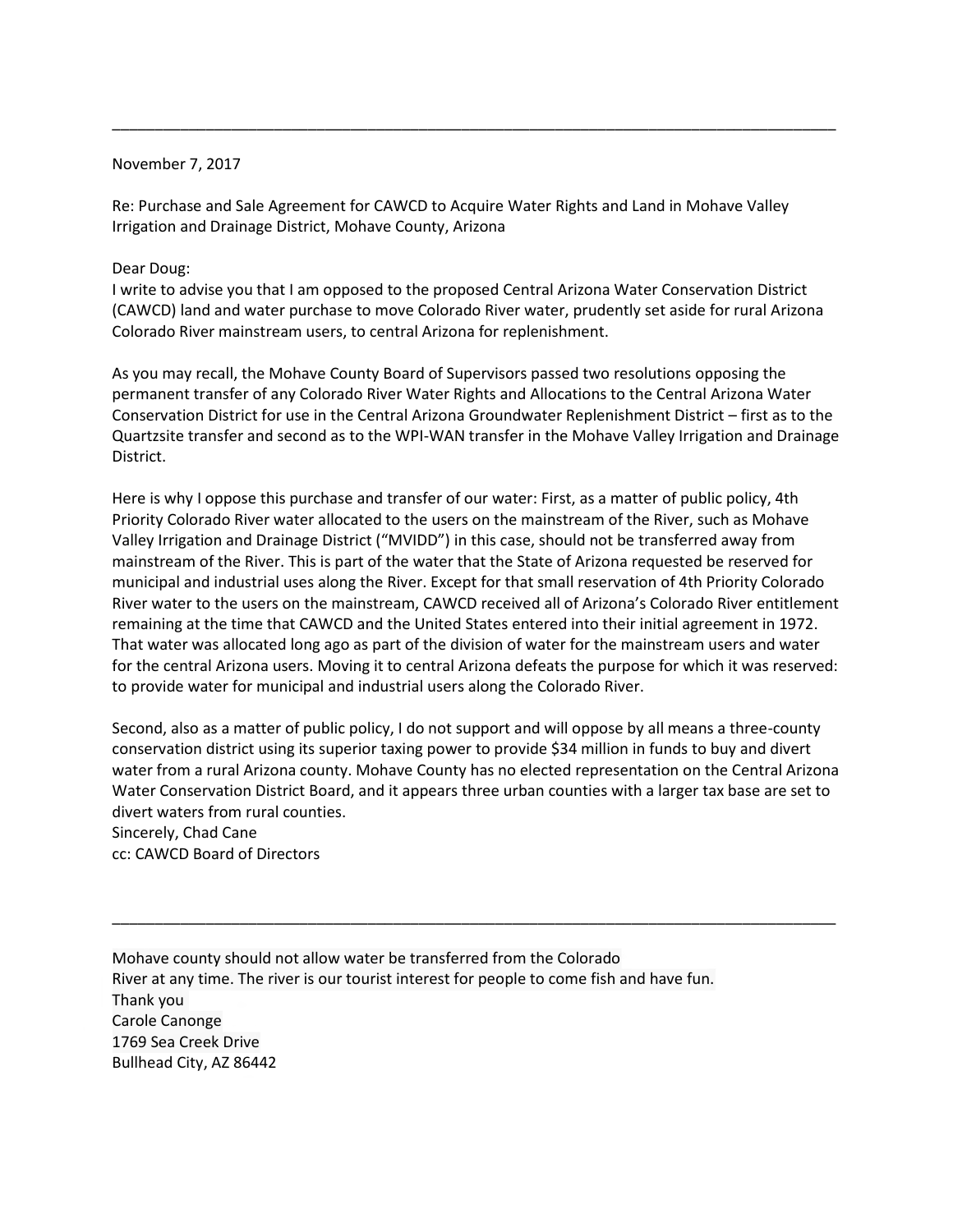Dear Governor Ducey, I strongly voice my opposition to the CAWDC acquisition of water rights in Mohave County only to be transferred outside the district. We need to keep our water here in our district for farming and development. I would appreciate a reply. Thank you for great work for Arizona. Joseph Cuddihy 1230 Riverview Drive Bullhead City, AZ 86442

\_\_\_\_\_\_\_\_\_\_\_\_\_\_\_\_\_\_\_\_\_\_\_\_\_\_\_\_\_\_\_\_\_\_\_\_\_\_\_\_\_\_\_\_\_\_\_\_\_\_\_\_\_\_\_\_\_\_\_\_\_\_\_\_\_\_\_\_\_\_\_\_\_\_\_\_\_\_\_\_\_\_\_\_\_

\_\_\_\_\_\_\_\_\_\_\_\_\_\_\_\_\_\_\_\_\_\_\_\_\_\_\_\_\_\_\_\_\_\_\_\_\_\_\_\_\_\_\_\_\_\_\_\_\_\_\_\_\_\_\_\_\_\_\_\_\_\_\_\_\_\_\_\_\_\_\_\_\_\_\_\_\_\_\_\_\_\_\_\_\_

Dear Gov, I'm a resident of Fort Mohave,Az. Please help us as citizens of Mohave Valley to retain our water rights for future growth and expansion of Mohave Valley. As we enter into 2018 and the future water will become an issue with every citizen of Arizona. I look to our neighbors in Nevada and California and I don't like what I see. Buying out Farmer's water rights to funnel to larger cities is not the answer. I don't and I believe that as others become aware of this situation they won't approve of the possibility of our area becoming another Owens Valley. As voters we have to be aware of our future. Thank you Governor Ducey and once again remember us and we will remember you. Alfred Flores 6057 S. Kodiak E Fort Mohave, AZ 86426

Please don't allow the water rights in mohave valley be taken from our us!! We also look forward to eventually having our area grow in the future and need this water! Show us support please! Penny Flores 6057 S. Kodiak E Fort Mohave, AZ 86426

\_\_\_\_\_\_\_\_\_\_\_\_\_\_\_\_\_\_\_\_\_\_\_\_\_\_\_\_\_\_\_\_\_\_\_\_\_\_\_\_\_\_\_\_\_\_\_\_\_\_\_\_\_\_\_\_\_\_\_\_\_\_\_\_\_\_\_\_\_\_\_\_\_\_\_\_\_\_\_\_\_\_\_\_\_

\_\_\_\_\_\_\_\_\_\_\_\_\_\_\_\_\_\_\_\_\_\_\_\_\_\_\_\_\_\_\_\_\_\_\_\_\_\_\_\_\_\_\_\_\_\_\_\_\_\_\_\_\_\_\_\_\_\_\_\_\_\_\_\_\_\_\_\_\_\_\_\_\_\_\_\_\_\_\_\_\_\_\_\_\_

\_\_\_\_\_\_\_\_\_\_\_\_\_\_\_\_\_\_\_\_\_\_\_\_\_\_\_\_\_\_\_\_\_\_\_\_\_\_\_\_\_\_\_\_\_\_\_\_\_\_\_\_\_\_\_\_\_\_\_\_\_\_\_\_\_\_\_\_\_\_\_\_\_\_\_\_\_\_\_\_\_\_\_\_\_

Do not let our water be taken from Mohave Country. We need it for our future to grow. Terry Grant

I'm writing your office requesting on behalf of Golden Valley az and Mohave county that something has to be done with the county and investigation needs to happen on spending the corrupt behavior our supervisors are doing and what's not being done for the taxpayers and spending foolishly the taxpayers money Goldenvalley has grown significantly in the last 9 yrs since we have purchased are land and home taxes are high for what no infrastructure out here nor will they let it happen always voted down or an excuse by the bos or city of Kingman so much corruption in these two offices what are we the taxpayers to do. We all know that live in Golden Valley that the best thing for us here is to incorporate it and let us be our own city we have well over enough home owners and taxpayers here to take on our own city but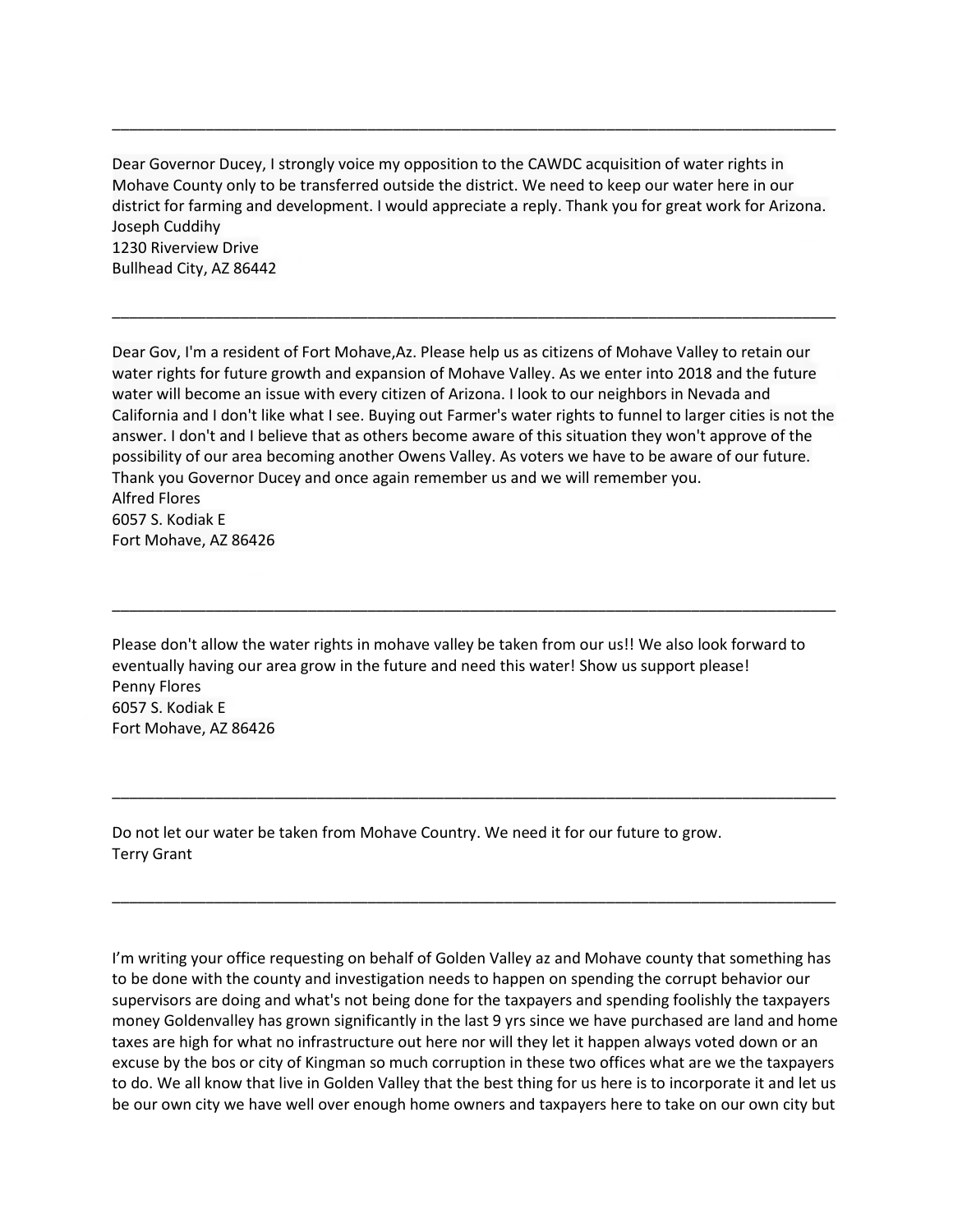always shot down by the city what doesn't he city have to do with Goldenvalley anyways why is laws being placed into effect with out us taxpayers voting on them or money being spent foolishly we need help governor ducey and we are calling on you and your office to help We want incorporated and we want a grocery store and we want our tax dollars spent the way they should be spent we want growth in the valley not for people to hold us back from growing and bettering Goldenvalley. Thanks Jesse Hlas

\_\_\_\_\_\_\_\_\_\_\_\_\_\_\_\_\_\_\_\_\_\_\_\_\_\_\_\_\_\_\_\_\_\_\_\_\_\_\_\_\_\_\_\_\_\_\_\_\_\_\_\_\_\_\_\_\_\_\_\_\_\_\_\_\_\_\_\_\_\_\_\_\_\_\_\_\_\_\_\_\_\_\_\_\_

Against the water transfer Karen Hough 2000 Ramar Road Lot 484 Bullhead City, AZ 86442

As we all know water is a precious commodity in Arizona. As a resident of Fort Mohave and a small business owner in Bullhead City, we strongly oppose the transfer of water rights away from our region of Mohave Valley. We came to Mohave county River Valley as it has adequate water to sustain and encourage economic growth. Transferring this water away will be a detriment to growth which lowers tax revenue and discourages investment into the region. This is not good for Arizona or Mohave county. We also oppose the transfer of water from Quartsite to any other inland region as it will deplete the reserves on the Colorado River. Wallstreet (which is the driver of these transfers) is not interested in whats good for Arizona, they simply want to take money out of Arizona. Phoenix and Tuscon are not the only regions in which you govern. Please ensure you represent all Arizona residents and prevent any water from leaving the Mohave Valley and Colorado River region. Joe Keunen

\_\_\_\_\_\_\_\_\_\_\_\_\_\_\_\_\_\_\_\_\_\_\_\_\_\_\_\_\_\_\_\_\_\_\_\_\_\_\_\_\_\_\_\_\_\_\_\_\_\_\_\_\_\_\_\_\_\_\_\_\_\_\_\_\_\_\_\_\_\_\_\_\_\_\_\_\_\_\_\_\_\_\_\_\_

2106 Highway 95 Bullhead City, AZ 86442

The Central Arizona Project aqueduct system wants to take water from our area in Mohave Valley to help Phoenix area and I want to ask you to stop this. We are so limited on services and water that we can't afford to lose is trying to be taken this is devastating to us in Mohave County. Our ground water is drying up and the river lower than ever plus the quality of water is not the best but we need every drop. Our farmers are keeping us from becoming a vast dust bowl and we who live here will lose any and all value on our property let alone not be able to afford to bathe, cook or drink water...PLEASE STOP THIS FROM HAPPENING. We are Arizona as much as the Valley and we already feel like a stepchild that gets ignored. Please don't let it get worse.

\_\_\_\_\_\_\_\_\_\_\_\_\_\_\_\_\_\_\_\_\_\_\_\_\_\_\_\_\_\_\_\_\_\_\_\_\_\_\_\_\_\_\_\_\_\_\_\_\_\_\_\_\_\_\_\_\_\_\_\_\_\_\_\_\_\_\_\_\_\_\_\_\_\_\_\_\_\_\_\_\_\_\_\_\_

Margaret Marcelak

10214 S. Jamaica Drive

Mohave Valley, AZ 86440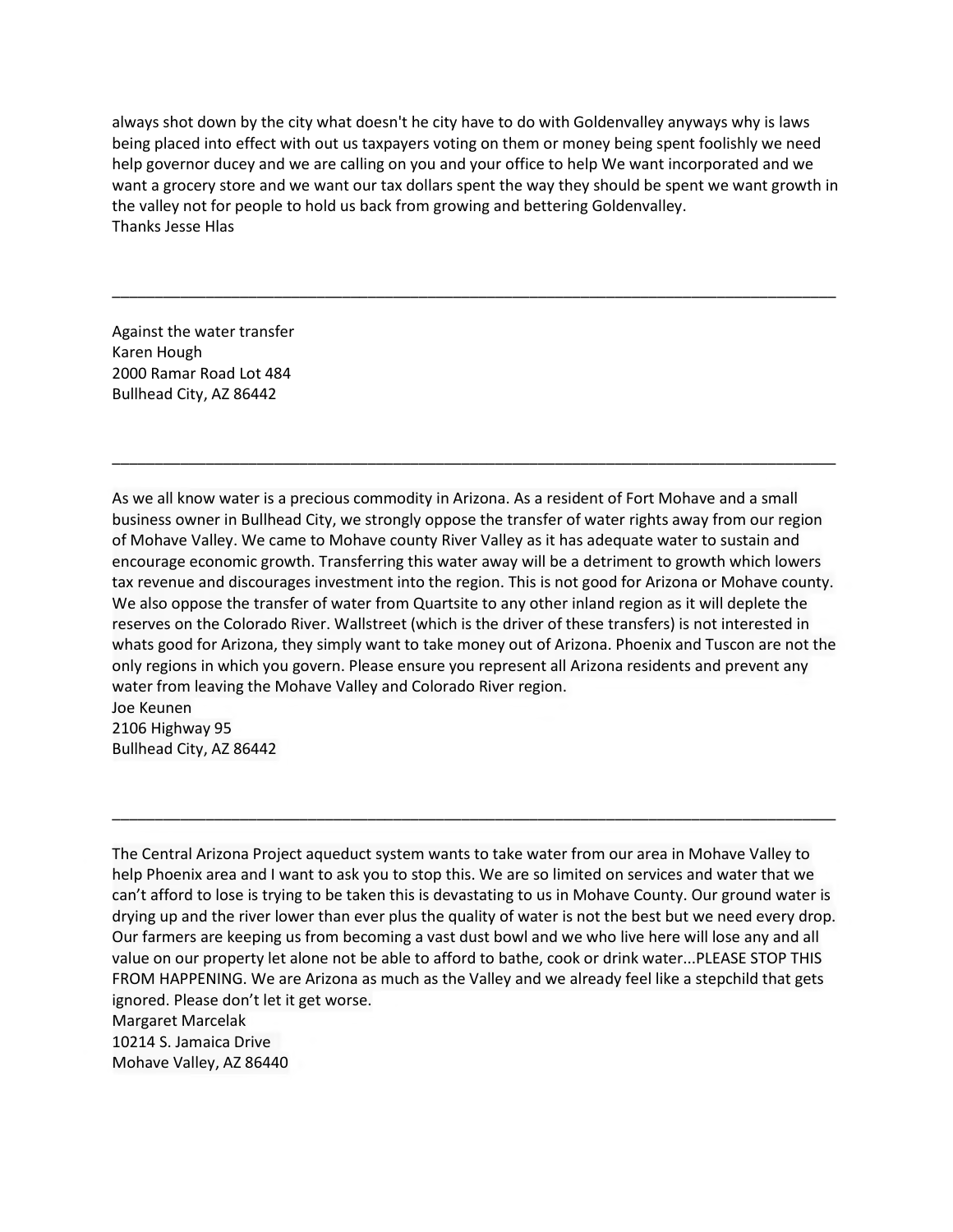November 15, 2017

Rosemary Mays 4493 San Felipe Rd Bullhead City, AZ 86426

Re: Purchase and Sale Agreement for CAWCD to Acquire Water Rights and Land in Mohave Valley Irrigation and Drainage District, Mohave County, Arizona

\_\_\_\_\_\_\_\_\_\_\_\_\_\_\_\_\_\_\_\_\_\_\_\_\_\_\_\_\_\_\_\_\_\_\_\_\_\_\_\_\_\_\_\_\_\_\_\_\_\_\_\_\_\_\_\_\_\_\_\_\_\_\_\_\_\_\_\_\_\_\_\_\_\_\_\_\_\_\_\_\_\_\_\_\_

Dear Sirs, I write to advise you that I am opposed to the proposed Central Arizona Water Conservation District (CAWCD) land and water purchase to move Colorado River water, prudently set aside for rural Arizona Colorado River mainstream users, to central Arizona for replenishment. As you may recall, the Mohave County Board of Supervisors passed two resolutions opposing the permanent transfer of any Colorado River Water Rights and Allocations to the Central Arizona Water Conservation District for use in the Central Arizona Groundwater Replenishment District – first as to the Quartzsite transfer and second as to the WPI-WAN transfer in the Mohave Valley Irrigation and Drainage District. Here is why I oppose this purchase and transfer of our water: First, as a matter of public policy, 4th Priority Colorado River water allocated to the users on the mainstream of the River, such as Mohave Valley Irrigation and Drainage District ("MVIDD") in this case, should not be transferred away from mainstream of the River. This is part of the water that the State of Arizona requested be reserved for municipal and industrial uses along the River. Except for that small reservation of 4th Priority Colorado River water to the users on the mainstream, CAWCD received all of Arizona's Colorado River entitlement remaining at the time that CAWCD and the United States entered into their initial agreement in 1972. That water was allocated long ago as part of the division of water for the mainstream users and water for the central Arizona users. Moving it to central Arizona defeats the purpose for which it was reserved: to provide water for municipal and industrial users along the Colorado River. Second, also as a matter of public policy, I do not support and will oppose by all means a three-county conservation district using its superior taxing power to provide \$34 million in funds to buy and divert water from a rural Arizona county. Mohave County has no elected representation on the Central Arizona Water Conservation District Board, and it appears three urban counties with a larger tax base are set to divert waters from rural counties. Sincerely, Rosemary Mays

\_\_\_\_\_\_\_\_\_\_\_\_\_\_\_\_\_\_\_\_\_\_\_\_\_\_\_\_\_\_\_\_\_\_\_\_\_\_\_\_\_\_\_\_\_\_\_\_\_\_\_\_\_\_\_\_\_\_\_\_\_\_\_\_\_\_\_\_\_\_\_\_\_\_\_\_\_\_\_\_\_\_\_\_\_

The Honorable Douglas A. Ducey Governor State of Arizona 1700 West Washington Street Phoenix, AZ 85007

November 18, 2017

Re: Purchase and Sale Agreement for CAWCD to acquire water rights and land in Mohave Valley Irrigation and Drainage District, Mohave County, Arizona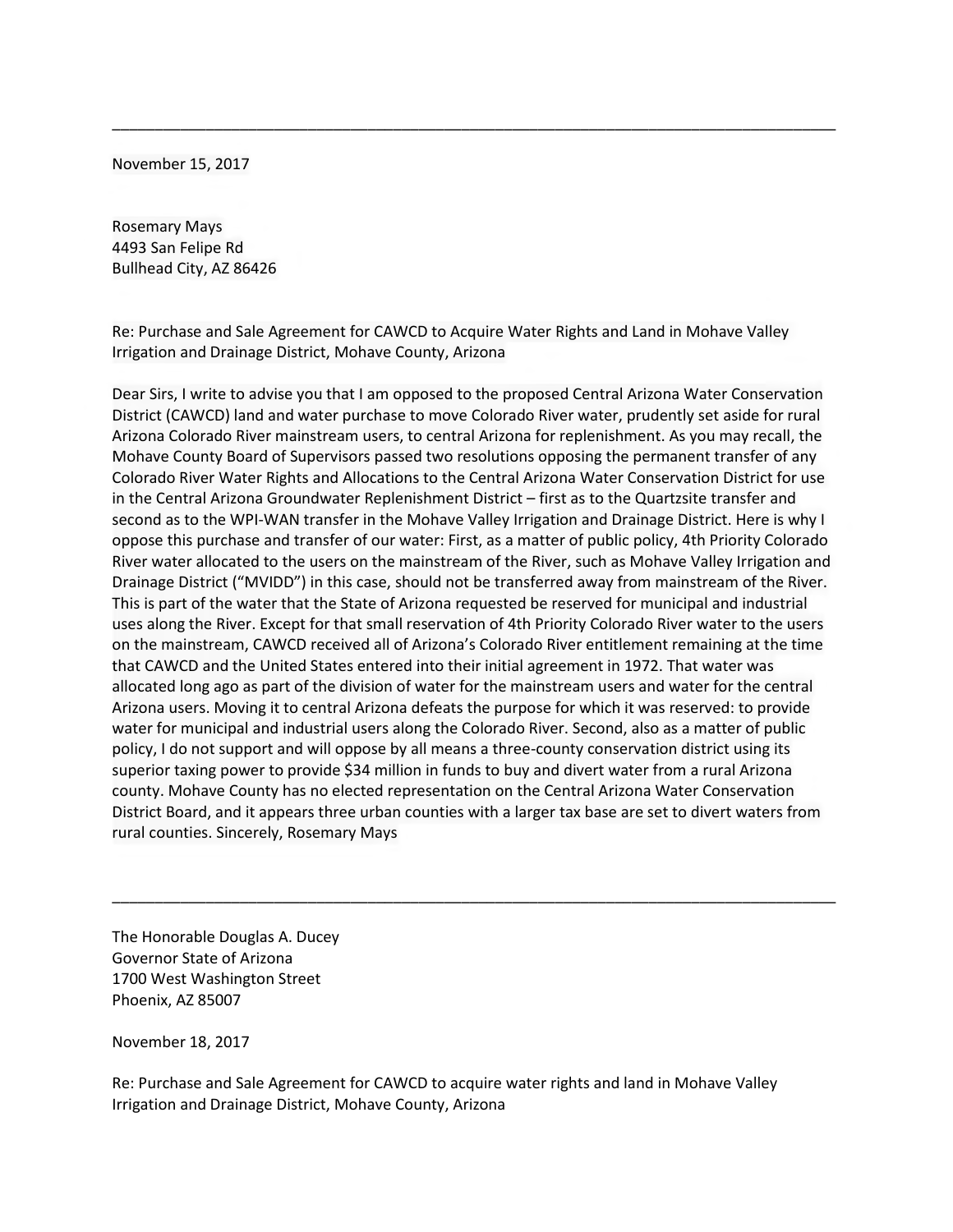## Dear Governor:

As residents of Fort Mohave in Mohave County we vehemently oppose the purchase and sale agreement for CAWCD to acquire water rights and land in Mohave Valley Irrigation and Drainage District, Mohave County.

Purchasing property just to obtain the water rights and move that commodity hundreds of miles away is just wrong on many levels.

Provides no incentive to conserve (just purchase more property and take their allotments). Our growth will stagnate, and our economy will suffer.

At the recent annual conference in Las Vegas for the Colorado River Water Users Association, which you attended, emphasis was on the need for conservation efforts and governance of the Colorado River water supply. Especially, as Lake Powell is 45% below capacity, Lake Mead is at an all-time low and the threat of the  $16<sup>th</sup>$  year of drought is very real, the need for conservation and governance of this water supply should be taken very seriously. Allowing this transaction to proceed will not accomplish any of those goals.

The CAWCD has tried before to obtain the water rights and the Mohave County Supervisors turned them down both times, now they are taking devious measures to obtain those rights. Instead of using \$34 million in funds to buy and divert water from a rural county why not use those funds to find a solution within their own area. Work with the Arizona State University, Kyle Center to develop a conservation plan, control their growth until they have the natural resources to adequately support it. Taking water from one area and moving it to another might be a quick fix, but until a conservation plan is in place they will soon be looking for other areas to take from, putting those areas into jeopardy. KEEP OUR WATER HERE Sincerely, Jim and Gail Mendoza 6172 S. Kodiak East

\_\_\_\_\_\_\_\_\_\_\_\_\_\_\_\_\_\_\_\_\_\_\_\_\_\_\_\_\_\_\_\_\_\_\_\_\_\_\_\_\_\_\_\_\_\_\_\_\_\_\_\_\_\_\_\_\_\_\_\_\_\_\_\_\_\_\_\_\_\_\_\_\_\_\_\_\_\_\_\_\_\_\_\_\_

Fort Mohave, Arizona 86426 [\(gail.mendoza@yahoo,com\)](mailto:gail.mendoza@yahoo,com) (928) 770-4334

November 16, 2017

Michael & Julie Ann Moody Property Owners in the MVIDD Water District 1865 E. Cottonwood Lane Mohave Valley, AZ 86440

Re: Purchase and Sale Agreement for CAWCD to Acquire Water Rights and Land in Mohave Valley Irrigation and Drainage District, Mohave County, Arizona

Dear Governor Ducey: I write to advise you that I am opposed to the proposed Central Arizona Water Conservation District (CAWCD) land and water purchase to move Colorado River water, prudently set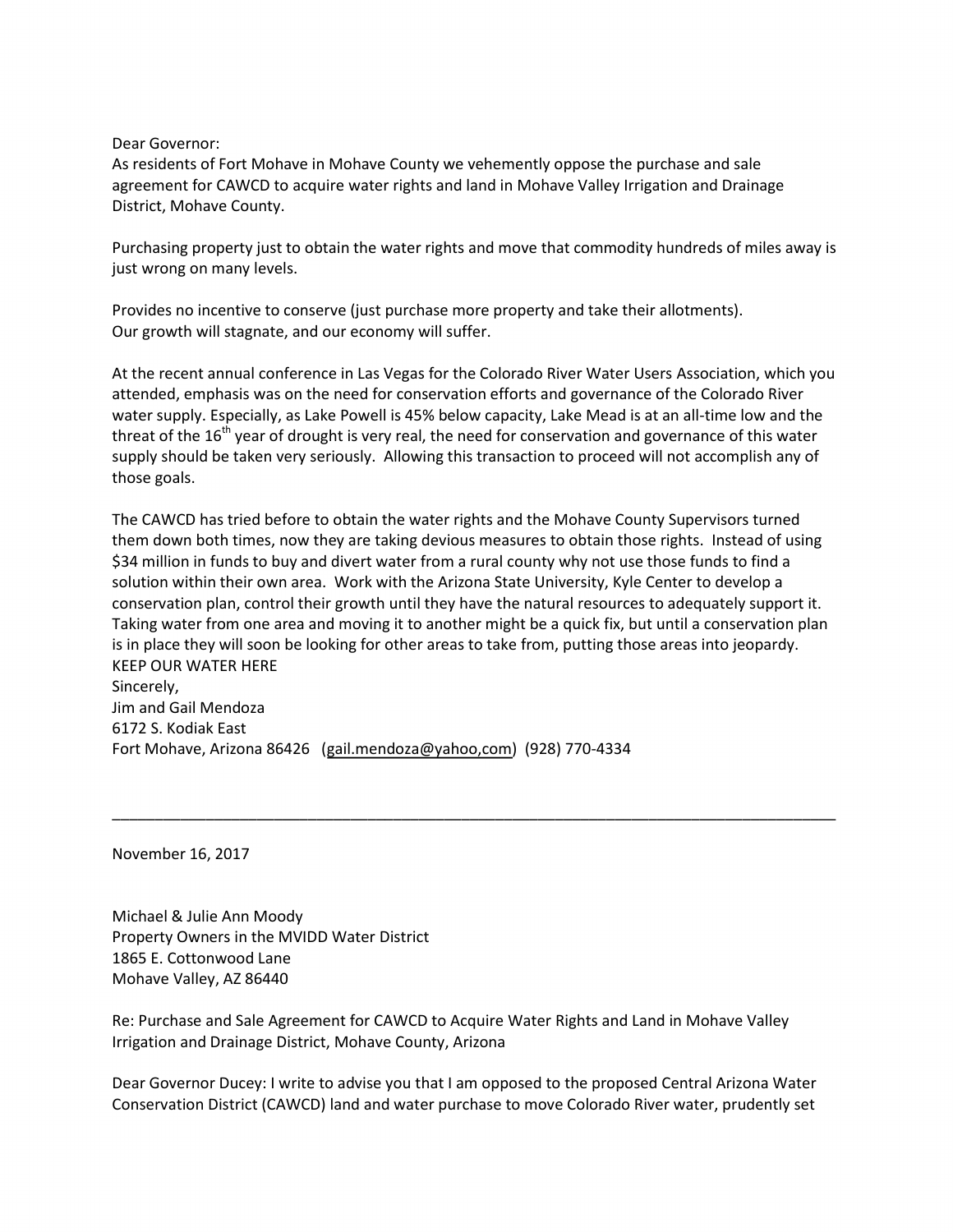aside for rural Arizona Colorado River mainstream users, to central Arizona for replenishment. As you may recall, the Mohave County Board of Supervisors passed two resolutions opposing the permanent transfer of any Colorado River Water Rights and Allocations to the Central Arizona Water Conservation District for use in the Central Arizona Groundwater Replenishment District – first as to the Quartzsite transfer and second as to the WPI-WAN transfer in the Mohave Valley Irrigation and Drainage District. Here is why I oppose this purchase and transfer of our water: First, as a matter of public policy, 4th Priority Colorado River water allocated to the users on the mainstream of the River, such as Mohave Valley Irrigation and Drainage District ("MVIDD") in this case, should not be transferred away from mainstream of the River. This is part of the water that the State of Arizona requested be reserved for municipal and industrial uses along the River. Except for that small reservation of 4th Priority Colorado River water to the users on the mainstream, CAWCD received all of Arizona's Colorado River entitlement remaining at the time that CAWCD and the United States entered into their initial agreement in 1972. That water was allocated long ago as part of the division of water for the mainstream users and water for the central Arizona users. Moving it to central Arizona defeats the purpose for which it was reserved: to provide water for municipal and industrial users along the Colorado River. Second, also as a matter of public policy, I do not support and will oppose by all means a three-county conservation district using its superior taxing power to provide \$34 million in funds to buy and divert water from a rural Arizona county. Mohave County has no elected representation on the Central Arizona Water Conservation District Board, and it appears three urban counties with a larger tax base are set to divert waters from rural counties. Sincerely, Michael & Julie Ann Moody

\_\_\_\_\_\_\_\_\_\_\_\_\_\_\_\_\_\_\_\_\_\_\_\_\_\_\_\_\_\_\_\_\_\_\_\_\_\_\_\_\_\_\_\_\_\_\_\_\_\_\_\_\_\_\_\_\_\_\_\_\_\_\_\_\_\_\_\_\_\_\_\_\_\_\_\_\_\_\_\_\_\_\_\_\_

November 15, 2017

Bill Gornet 8424 South Boundary Peak Drive Mohave Valley, AZ 86440 702-604-6236

The Honorable Douglas A. Ducey Governor State of Arizona 1700 West Washington Street Phoenix, AZ 85007

Re: Purchase and Sale Agreement for CAWCD to Acquire Water Rights and Landin Mohave Valley Irrigation and Drainage District, Mohave County, Arizona

Dear Governor Ducey: I write to advise you that I am opposed to the proposed Central Arizona Water Conservation District (CAWCD) land and water purchase to move Colorado River water, prudently set aside for rural Arizona Colorado River mainstream users, to central Arizona for replenishment. As you may recall, the Mohave County Board of Supervisors passed two resolutions opposing the permanent transfer of any Colorado River Water Rights and Allocations to the Central Arizona Water Conservation District for use in the Central Arizona Groundwater Replenishment District - first as to the Quartzsite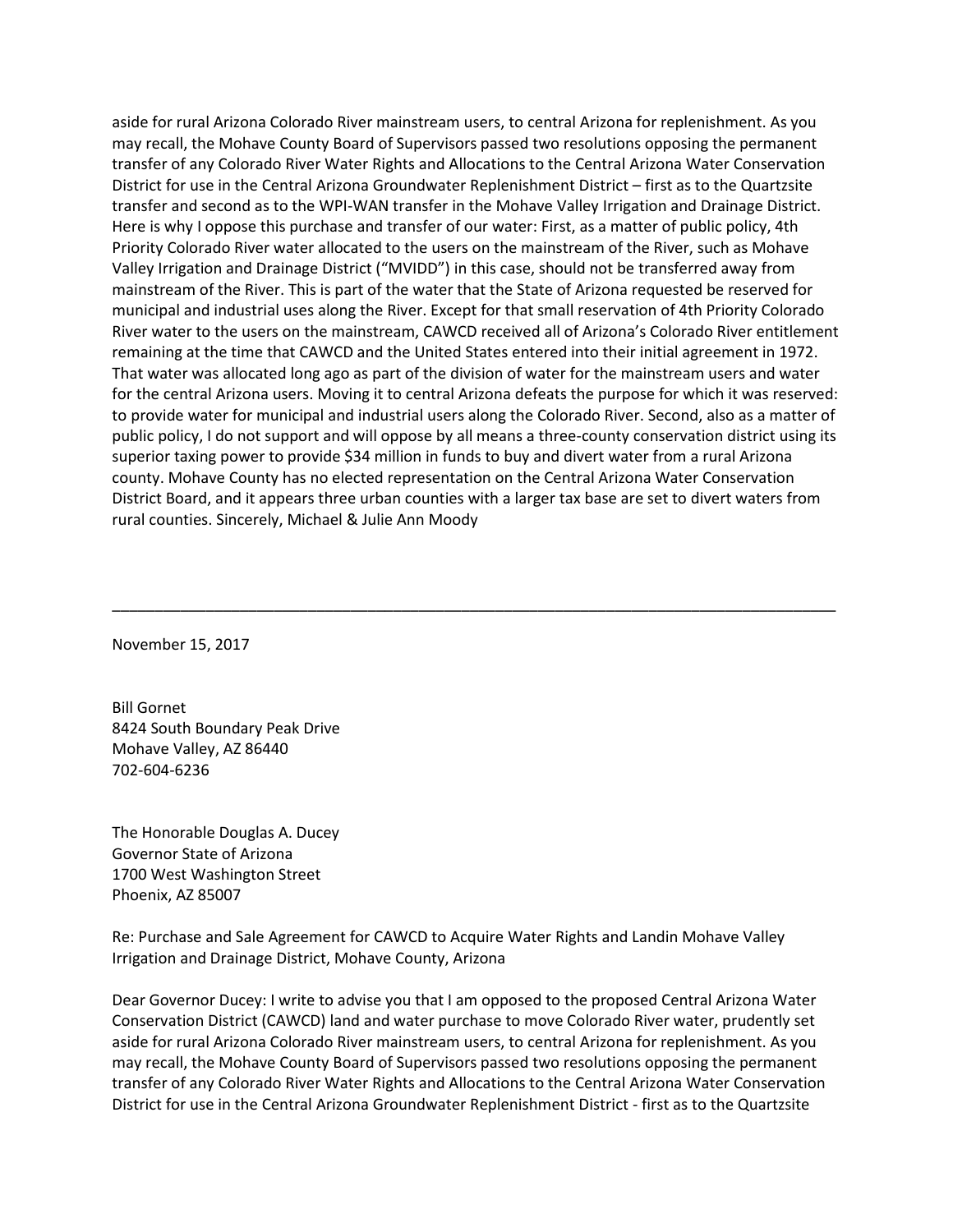transfer and second as to the WPI-WAN transfer in the Mohave Valley Irrigation and Drainage District. I oppose this purchase and transfer of our water because: First, as a matter of public policy, 4th Priority Colorado River water allocated to the users on the mainstream of the River, such as Mohave Valley Irrigation and Drainage District ("MVIDD") in this case, should not be transferred away from mainstream of the River. This is part of the water that the State of Arizona requested be reserved for municipal and industrial uses along the River. Except for that small reservation of 4th Priority Colorado River water to the users on the mainstream, CAWCD received all of Arizona's Colorado River entitlement remaining at the time that CAWCD and the United States entered into their initial agreement in 1972. That water was allocated long ago as part of the division of water for the mainstream users and water for the central Arizona users. Moving it to central Arizona defeats the purpose for which it was reserved: to provide water for municipal and industrial users along the Colorado River. Second, also as a matter of public policy, I do not support and will oppose by all means a three-county conservation district using its superior taxing power to provide \$34 million in funds to buy and divert water from a rural Arizona county. Mohave County has no elected representation on the Central Arizona Water Conservation District Board, and it appears three urban counties with a larger tax base are set to divert waters from rural counties. Sincerely, Bill Gornet

I am a concerned citizen living in the area covered by Mohave Valley Irrigation and Drainage District (MVIDD).

\_\_\_\_\_\_\_\_\_\_\_\_\_\_\_\_\_\_\_\_\_\_\_\_\_\_\_\_\_\_\_\_\_\_\_\_\_\_\_\_\_\_\_\_\_\_\_\_\_\_\_\_\_\_\_\_\_\_\_\_\_\_\_\_\_\_\_\_\_\_\_\_\_\_\_\_\_\_\_\_\_\_\_\_\_

The Central Arizona Project is trying to close escrow on farm land in our community, for 34,000,000 in January 2018. The land holds 90% of our leftover Colorado River Water allocations for our community. The sellers sit on the MVIDD board. They are MVIDD board members selling to C.A.P. One board member that leads the sale is a WPI (Water Property Investors).

This is concerning because: 1. it changes the nature of the area we live in and very well could affect property values in a negative way. 2. Once CAP establishes that they can access our allotment on a rotating basis they may use that to establish our agricultural allotment can be lessened so they can use the water to build housing on existing along the I10 corridor. As a frequent visitor to the valley I have witnessed the demise of farmland to developers. 3. The MVIDD already has a resolution that none of the agricultural allotment can go out of Mohave Valley. This sale is contingent upon the MVIDD board changing the existing resolution.

As our governor we are calling on you to help us. We love our county and want to see it prosper; not fall victim to the might of the builders in Maricopa and Pima. Please help us!

\_\_\_\_\_\_\_\_\_\_\_\_\_\_\_\_\_\_\_\_\_\_\_\_\_\_\_\_\_\_\_\_\_\_\_\_\_\_\_\_\_\_\_\_\_\_\_\_\_\_\_\_\_\_\_\_\_\_\_\_\_\_\_\_\_\_\_\_\_\_\_\_\_\_\_\_\_\_\_\_\_\_\_\_\_

Nan Nicoll 4096 S. Cassidy Court Fort Mohave, AZ 86426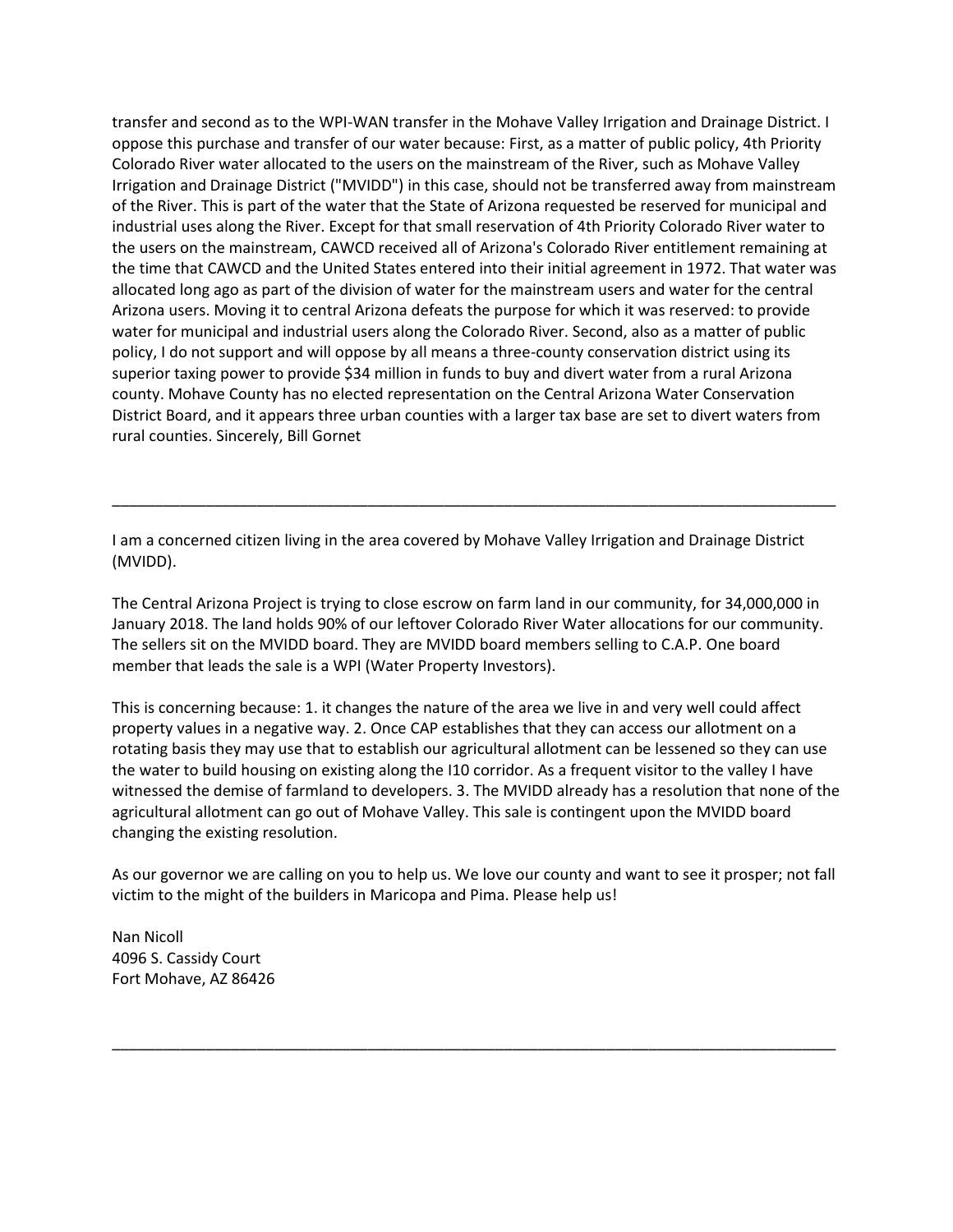I am a concerned Arizona citizen living in Mohave County and concerned about the water theft happening by the Mohave Valley Irrigation and Drainage District (MVIDD). The Central Arizona Project is trying to close escrow on farm land in our community, for \$34 million in January 2018. The land holds 90% of our leftover Colorado River Water allocations for our community. The sellers sit on the MVIDD board. They are MVIDD board members selling to C.A.P.

One board member that leads the sale is WPI. Water Property Investers. The farmland isn't worth \$34 million but the water is worth that and more. The sale is set for January 17, 2018. Please help us! Sincerely, Royanne Ortiz

1550 Monte Vista Drive Bullhead City, AZ 86442

November 6, 2017

Dear Governor Doug Ducey

For your information, 90% of our Leftover Colorado River Water allocations for our community and the sellers are sitting on the MVIDD Board! This is UNFAIR state policy!

\_\_\_\_\_\_\_\_\_\_\_\_\_\_\_\_\_\_\_\_\_\_\_\_\_\_\_\_\_\_\_\_\_\_\_\_\_\_\_\_\_\_\_\_\_\_\_\_\_\_\_\_\_\_\_\_\_\_\_\_\_\_\_\_\_\_\_\_\_\_\_\_\_\_\_\_\_\_\_\_\_\_\_\_\_

Our names are Jack & Barbara Pape, and we are concerned Arizona citizen living in Mohave Valley Irrigation and Drainage District (MVIDD).

The Central Arizona Project (C.A.P.)is trying to close escrow on farm land in our community, for \$34,000,000.00 in January 2018. The land holds 90% of our leftover Colorado River Water allocations for our community. The sellers sit on the MVIDD board. They are MVIDD board members selling to C.A.P. One board member that leads the sale is a WPI (Water Property Investors).

\_\_\_\_\_\_\_\_\_\_\_\_\_\_\_\_\_\_\_\_\_\_\_\_\_\_\_\_\_\_\_\_\_\_\_\_\_\_\_\_\_\_\_\_\_\_\_\_\_\_\_\_\_\_\_\_\_\_\_\_\_\_\_\_\_\_\_\_\_\_\_\_\_\_\_\_\_\_\_\_\_\_\_\_\_

The sale is set for January 17, 2018. Please Governor Ducey, please take ACTION and HELP us!

Sincerely, Jack & Barbara Pape 4663 S. Apollo Street (commercial building) Fort Mohave, AZ 86426 & 3908 Jamboy Way (residential) Bullhead City, AZ 86442 928-758-2639

Governor Ducey, I am against the water transfer from Mohave County to the Phoenix area. Martha Pierce 2620 E. Mary Avenue Fort Mohave, AZ 86426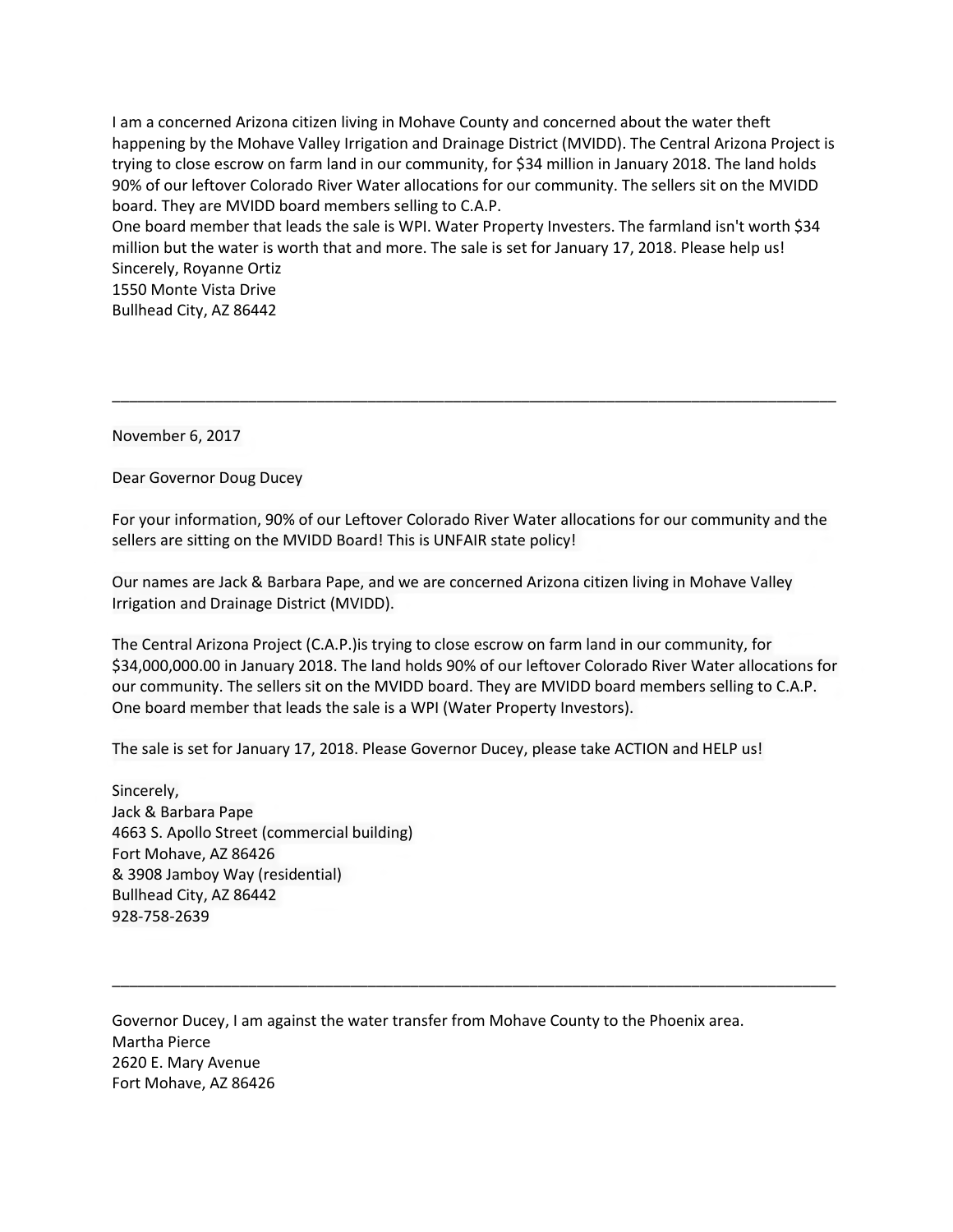Save our water. Bullhead City is a wonderful place to live. Do not spoil Mohave County. Do not stop the growth. Save our water. Diana Pipher 442 Chardonnay Way Bullhead City, AZ 86429

We are about to lose the water rights of 2200 acres, amounting to 13,900 acre feet of water due to a potential sale of those rights. This must be stopped. Central Arizona Project has approved the purchase totaling \$34 million dollars. There are 7 Mohave Valley farms involved. Shame on the farm's owners' who only care about the big bucks going to their pockets. This sale will greatly cripple any future growth, not to mention more businesses. We may be rural AZ but we are no less important than the 2 big cities of Phoenix and Tucson. There was a resolution passed in 1989 and updated in 2008 that prohibits the transfer of contracted water outside of the Mohave Valley Irrigation and Drainage district. 76% of the water allocation is for agriculture but is not designated agriculture only. I hope you can take the time to become informed on this issue. Our district supervisor is Lois Wakimoto

\_\_\_\_\_\_\_\_\_\_\_\_\_\_\_\_\_\_\_\_\_\_\_\_\_\_\_\_\_\_\_\_\_\_\_\_\_\_\_\_\_\_\_\_\_\_\_\_\_\_\_\_\_\_\_\_\_\_\_\_\_\_\_\_\_\_\_\_\_\_\_\_\_\_\_\_\_\_\_\_\_\_\_\_\_

\_\_\_\_\_\_\_\_\_\_\_\_\_\_\_\_\_\_\_\_\_\_\_\_\_\_\_\_\_\_\_\_\_\_\_\_\_\_\_\_\_\_\_\_\_\_\_\_\_\_\_\_\_\_\_\_\_\_\_\_\_\_\_\_\_\_\_\_\_\_\_\_\_\_\_\_\_\_\_\_\_\_\_\_\_

who is a longtime resident/farm owner. She and we need your help. Betty Pozenel

5574 S. Crater Lake Court Fort Mohave, AZ 86426

Please help Mohave County residents to disapprove the Central AZ Project purchase of our county farmland and water rights, which would cause our water to be taken to Phoenix. Our growing, lush farm area would be a dustbowl, residents would lose ability to buy acreage with water rights, once sold, and once those rights are shipped out, we will never get it back. Please help find a way to keep Mohave County water rights in Mohave County only. Thanks,

\_\_\_\_\_\_\_\_\_\_\_\_\_\_\_\_\_\_\_\_\_\_\_\_\_\_\_\_\_\_\_\_\_\_\_\_\_\_\_\_\_\_\_\_\_\_\_\_\_\_\_\_\_\_\_\_\_\_\_\_\_\_\_\_\_\_\_\_\_\_\_\_\_\_\_\_\_\_\_\_\_\_\_\_\_

Martina Sanders 1030 E. Mulberry Drive Mohave Valley, AZ 86440

Governor Ducey,

I want to appeal to your better judgment in not allowing the sale of farm land for the wrong reason of obtaining water rights. Unscrupulous buyers and entrepreneurs from outside the city limits are trying to

\_\_\_\_\_\_\_\_\_\_\_\_\_\_\_\_\_\_\_\_\_\_\_\_\_\_\_\_\_\_\_\_\_\_\_\_\_\_\_\_\_\_\_\_\_\_\_\_\_\_\_\_\_\_\_\_\_\_\_\_\_\_\_\_\_\_\_\_\_\_\_\_\_\_\_\_\_\_\_\_\_\_\_\_\_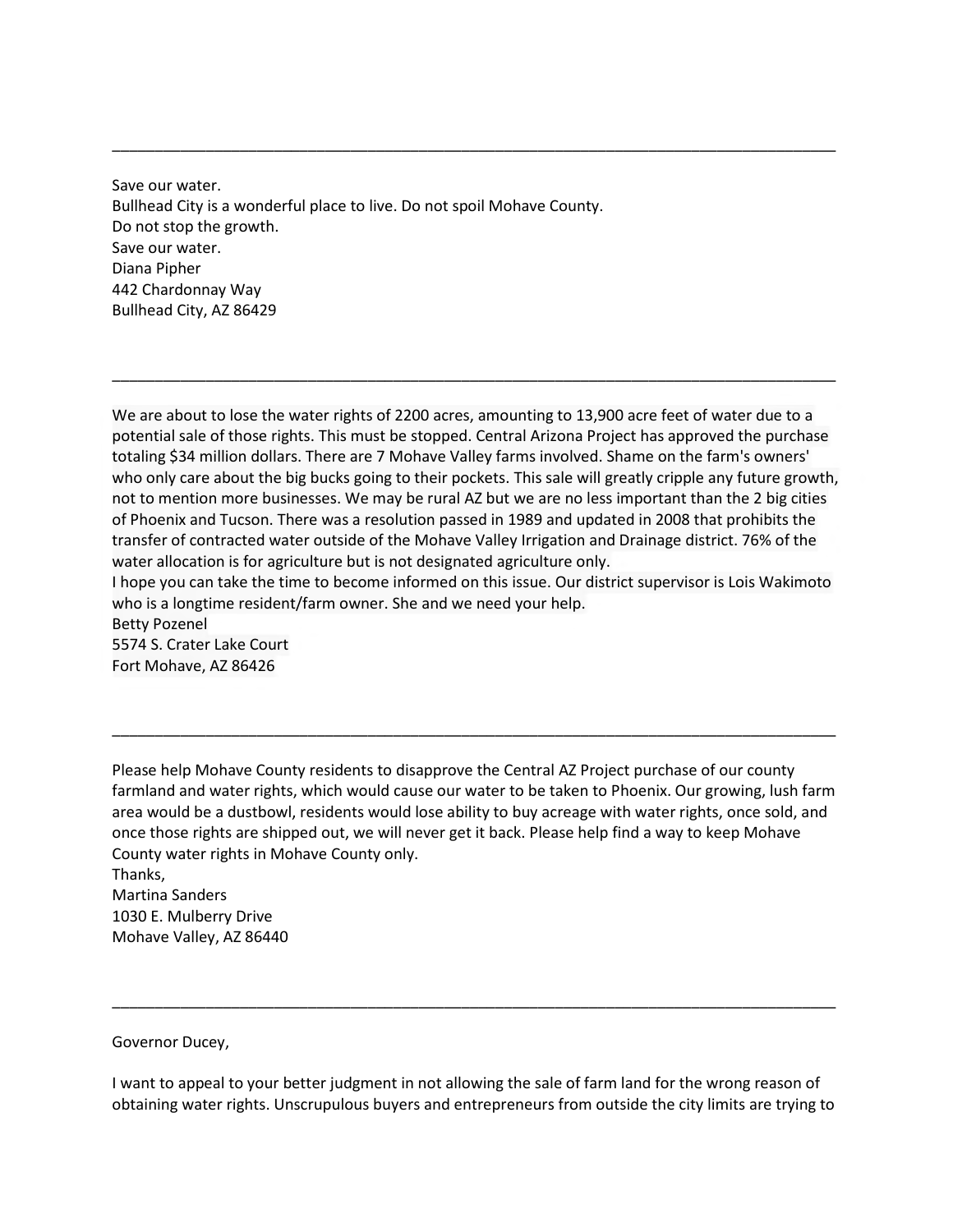steal our water for their monetary gains. This is not right and I ask that you look into this serious practice before the deadline and sale. Mohave County needs this water and Bullhead City was nothing until people realized that we sit on the Colorado River. Now that water is more precious than gold they want to rob us blind!

\_\_\_\_\_\_\_\_\_\_\_\_\_\_\_\_\_\_\_\_\_\_\_\_\_\_\_\_\_\_\_\_\_\_\_\_\_\_\_\_\_\_\_\_\_\_\_\_\_\_\_\_\_\_\_\_\_\_\_\_\_\_\_\_\_\_\_\_\_\_\_\_\_\_\_\_\_\_\_\_\_\_\_\_\_

Seriously Concerned, Chance Vallon 1383 Riverfront Drive Bullhead City, AZ 86442

November 19, 2017

Luke & Sabrina Walters Residents of Mohave County 1650 E Willow Drive Mohave Valley, AZ 86440

Re: Purchase and Sale Agreement for CAWCD to Acquire Water Rights and Land in Mohave Valley Irrigation and Drainage District, Mohave County, Arizona

Dear Honorable Douglas Ducey:

I write to advise you that I am opposed to the proposed Central Arizona Water Conservation District (CAWCD) land and water purchase to move Colorado River water, prudently set aside for rural Arizona Colorado River mainstream users, to central Arizona for replenishment.

As you may recall, the Mohave County Board of Supervisors passed two resolutions opposing the permanent transfer of any Colorado River Water Rights and Allocations to the Central Arizona Water Conservation District for use in the Central Arizona Groundwater Replenishment District – first as to the Quartzsite transfer and second as to the WPI-WAN transfer in the Mohave Valley Irrigation and Drainage District.

Here is why I oppose this purchase and transfer of our water: First, as a matter of public policy, 4th Priority Colorado River water allocated to the users on the mainstream of the River, such as Mohave Valley Irrigation and Drainage District ("MVIDD") in this case, should not be transferred away from mainstream of the River. This is part of the water that the State of Arizona requested be reserved for municipal and industrial uses along the River. Except for that small reservation of 4thPriority Colorado River water to the users on the mainstream, CAWCD received all of Arizona's Colorado River entitlement remaining at the time that CAWCD and the United States entered into their initial agreement in 1972. That water was allocated long ago as part of the division of water for the mainstream users and water for the central Arizona users. Moving it to central Arizona defeats the purpose for which it was reserved: to provide water for municipal and industrial users along the Colorado River.

Second, also as a matter of public policy, I do not support and will oppose by all means a three-county conservation district using its superior taxing power to provide \$34 million in funds to buy and divert water from a rural Arizona county. Mohave County has no elected representation on the Central Arizona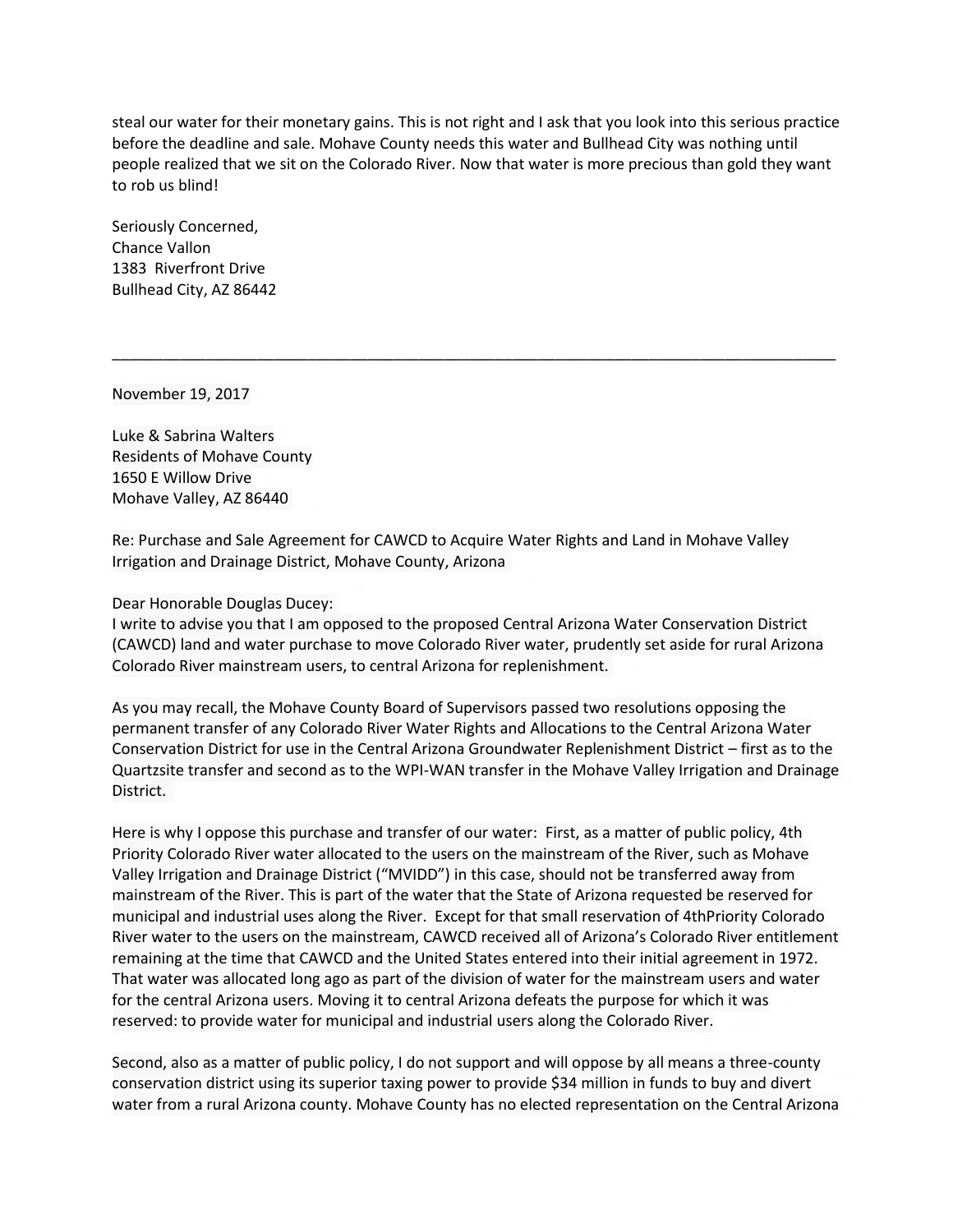Water Conservation District Board, and it appears three urban counties with a larger tax base are set to divert waters from rural counties.

\_\_\_\_\_\_\_\_\_\_\_\_\_\_\_\_\_\_\_\_\_\_\_\_\_\_\_\_\_\_\_\_\_\_\_\_\_\_\_\_\_\_\_\_\_\_\_\_\_\_\_\_\_\_\_\_\_\_\_\_\_\_\_\_\_\_\_\_\_\_\_\_\_\_\_\_\_\_\_\_\_\_\_\_\_

Sincerely, Luke & Sabrina Walters

November 9, 2017

The Honorable Douglas A. Ducey Governor State of Arizona 1700 West Washington Street Phoenix, AZ 85007

Re: Purchase and Sale Agreement for CAWCD to Acquire Water Rights and Land in Mohave Valley Irrigation and Drainage District, Mohave County, Arizona

Dear Honorable Douglas Ducey:

I write to advise you that I am opposed to the proposed Central Arizona Water Conservation District (CAWCD) land and water purchase to move Colorado River water, prudently set aside for rural Arizona Colorado River mainstream users, to central Arizona for replenishment.

As you may recall, the Mohave County Board of Supervisors passed two resolutions opposing the permanent transfer of any Colorado River Water Rights and Allocations to the Central Arizona Water Conservation District for use in the Central Arizona Groundwater Replenishment District – first as to the Quartzsite transfer and second as to the WPI-WAN transfer in the Mohave Valley Irrigation and Drainage District.

Here is why I oppose this purchase and transfer of our water: First, as a matter of public policy, 4th Priority Colorado River water allocated to the users on the mainstream of the River, such as Mohave Valley Irrigation and Drainage District ("MVIDD") in this case, should not be transferred away from mainstream of the River. This is part of the water that the State of Arizona requested be reserved for municipal and industrial uses along the River. Except for that small reservation of 4thPriority Colorado River water to the users on the mainstream, CAWCD received all of Arizona's Colorado River entitlement remaining at the time that CAWCD and the United States entered into their initial agreement in 1972. That water was allocated long ago as part of the division of water for the mainstream users and water for the central Arizona users. Moving it to central Arizona defeats the purpose for which it was reserved: to provide water for municipal and industrial users along the Colorado River.

Second, also as a matter of public policy, I do not support and will oppose by all means a three-county conservation district using its superior taxing power to provide \$34 million in funds to buy and divert water from a rural Arizona county. Mohave County has no elected representation on the Central Arizona Water Conservation District Board, and it appears three urban counties with a larger tax base are set to divert waters from rural counties.

Sincerely,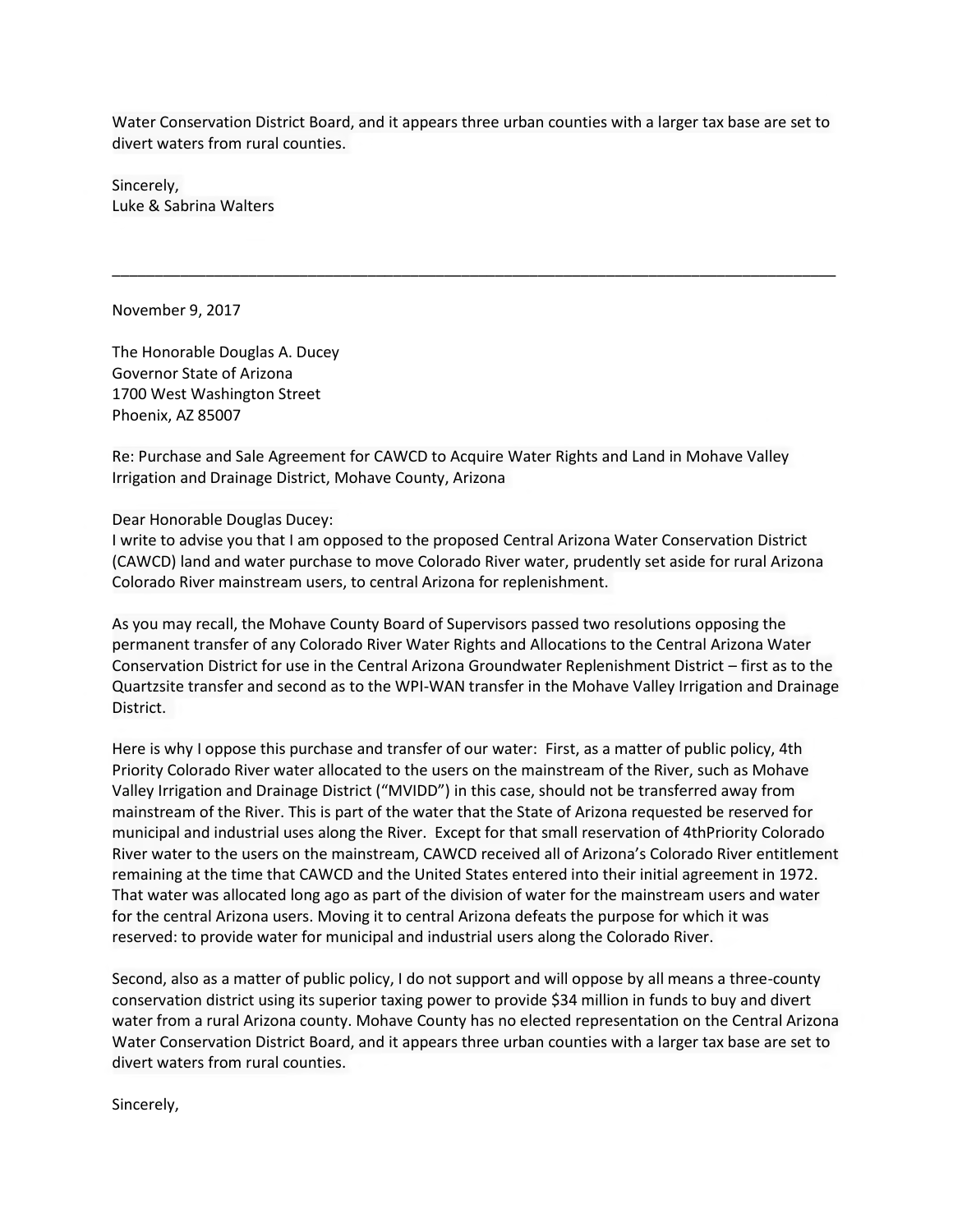Emma Watson P.O. Box 5280 Mohave Valley, AZ 86446

I write to advise you that I am opposed to the proposed Central Arizona Water Conservation District (CAWCD) land and water purchase to move Colorado River water, prudently set aside for rural Arizona Colorado River mainstream users, to central Arizona for replenishment. As you may recall, the Mohave County Board of Supervisors passed two resolutions opposing the permanent transfer of any Colorado River Water Rights and Allocations to the Central Arizona Water Conservation District for use in the Central Arizona Groundwater Replenishment District – first as to the Quartzsite transfer and second as to the WPI-WAN transfer in the Mohave Valley Irrigation and Drainage District. Here is why I oppose this purchase and transfer of our water: First, as a matter of public policy, 4th Priority Colorado River water allocated to the users on the mainstream of the River, such as Mohave Valley Irrigation and Drainage District ("MVIDD") in this case, should not be transferred away from mainstream of the River. This is part of the water that the State of Arizona requested be reserved for municipal and industrial uses along the River. Except for that small reservation of 4th Priority Colorado River water to the users on the mainstream, CAWCD received all of Arizona's Colorado River entitlement remaining at the time that CAWCD and the United States entered into their initial agreement in 1972. That water was allocated long ago as part of the division of water for the mainstream users and water for the central Arizona users. Moving it to central Arizona defeats the purpose for which it was reserved: to provide water for municipal and industrial users along the Colorado River. Second, also as a matter of public policy, I do not support and will oppose by all means a three-county conservation district using its superior taxing power to provide \$34 million in funds to buy and divert water from a rural Arizona county. Mohave County has no elected representation on the Central Arizona Water Conservation District Board, and it appears three urban counties with a larger tax base are set to divert waters from rural counties. Thank you for your consideration, Justin Watson

\_\_\_\_\_\_\_\_\_\_\_\_\_\_\_\_\_\_\_\_\_\_\_\_\_\_\_\_\_\_\_\_\_\_\_\_\_\_\_\_\_\_\_\_\_\_\_\_\_\_\_\_\_\_\_\_\_\_\_\_\_\_\_\_\_\_\_\_\_\_\_\_\_\_\_\_\_\_\_\_\_\_\_\_\_

November 17, 2017

The Honorable Douglas A. Ducey Governor State of Arizona 1700 West Washington Street Phoenix, AZ 85007

Re: Purchase and Sale Agreement for CAWCD to Acquire Water Rights and Land in Mohave Valley Irrigation and Drainage District, Mohave County, Arizona

Dear Governor Ducey: I write to advise you that I am opposed to the proposed Central Arizona Water Conservation District (CAWCD) land and water purchase to move Colorado River water, prudently set aside for rural Arizona Colorado River mainstream users, to central Arizona for replenishment. Mohave County is growing, and will need the water. There is a new Wal-Mart in Fort Mohave, and many

 $\frac{1}{2}$  ,  $\frac{1}{2}$  ,  $\frac{1}{2}$  ,  $\frac{1}{2}$  ,  $\frac{1}{2}$  ,  $\frac{1}{2}$  ,  $\frac{1}{2}$  ,  $\frac{1}{2}$  ,  $\frac{1}{2}$  ,  $\frac{1}{2}$  ,  $\frac{1}{2}$  ,  $\frac{1}{2}$  ,  $\frac{1}{2}$  ,  $\frac{1}{2}$  ,  $\frac{1}{2}$  ,  $\frac{1}{2}$  ,  $\frac{1}{2}$  ,  $\frac{1}{2}$  ,  $\frac{1$